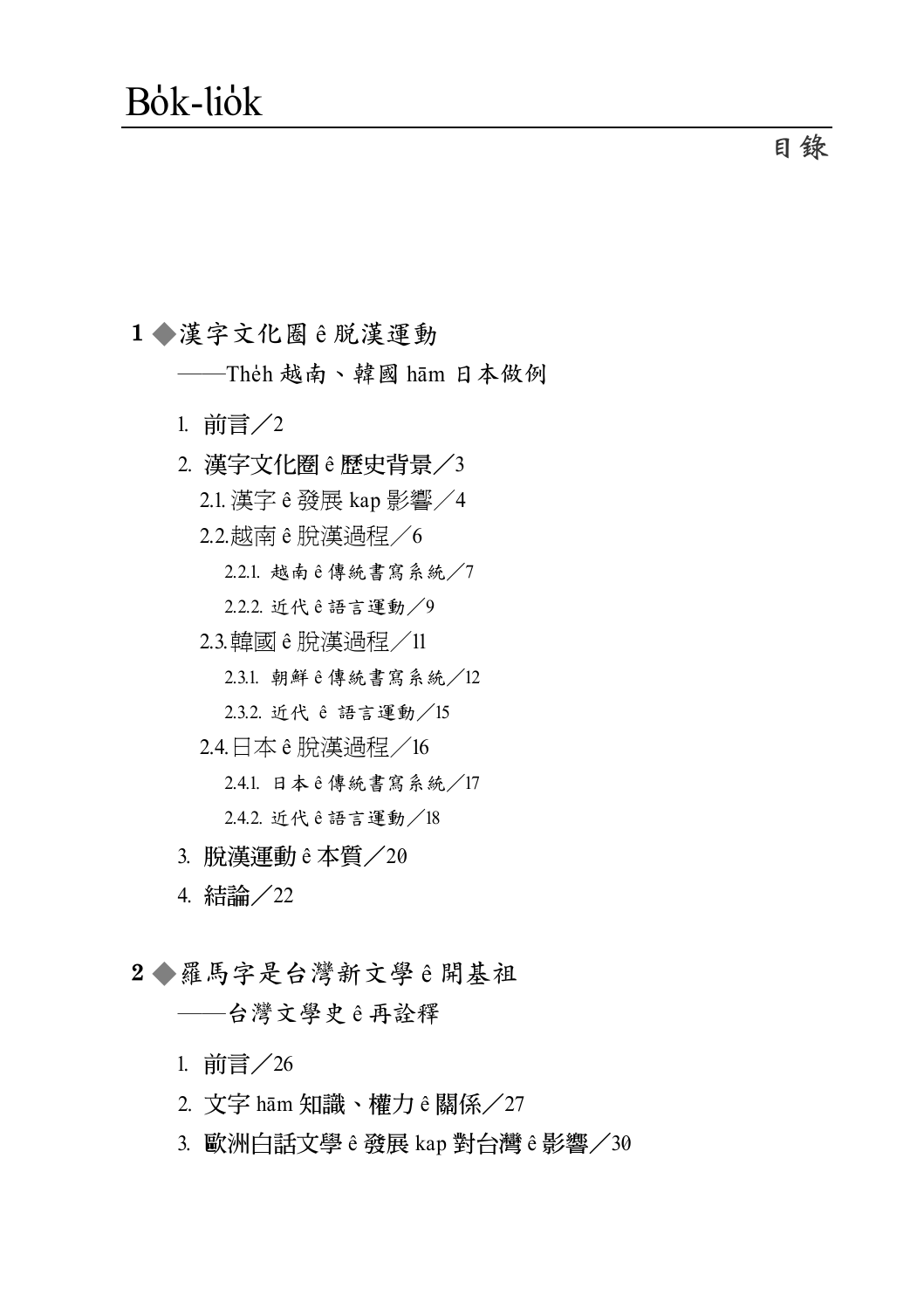## 目錄

- 4. 新港文是台灣第一 Pái ê 文學語言/32
- 5. 白話字是近代台灣白話文運動 e 開基祖 / 34
- 6. 結論 / 42
- 3●白話字, 囝仔人 teh 用 ê 文字?
	- --台灣教會白話字ê社會語言學分析
	- 1. 前言/52
	- 2. 台灣羅馬字發展 ê 歷史 / 53 2.1. 新港文 (17世紀前半段-19世紀初) /54 2.2. 白話字 (19世紀後半期-目前) /57
	- 3. 白話字發展 ê 背景 / 63 3.1. 漢字文化圈 ê 政治社會背景/63 3.2.影響白話字發展 ê 政治社會因素/66
	- 4. 白話字 ê 文字結構分析/68 4.1. 文字系統 ê 分類 kap 學習效率 / 68 4.2. 白話字 ê 語音符號系統/73 4.3. 白話字 ê 評估 / 79
	- 5. 結論/81
- 4●台灣白話字 hām 越南羅馬字ê文字方案比較
	- 1. 前言/88
	- 2. 歷史背景 / 88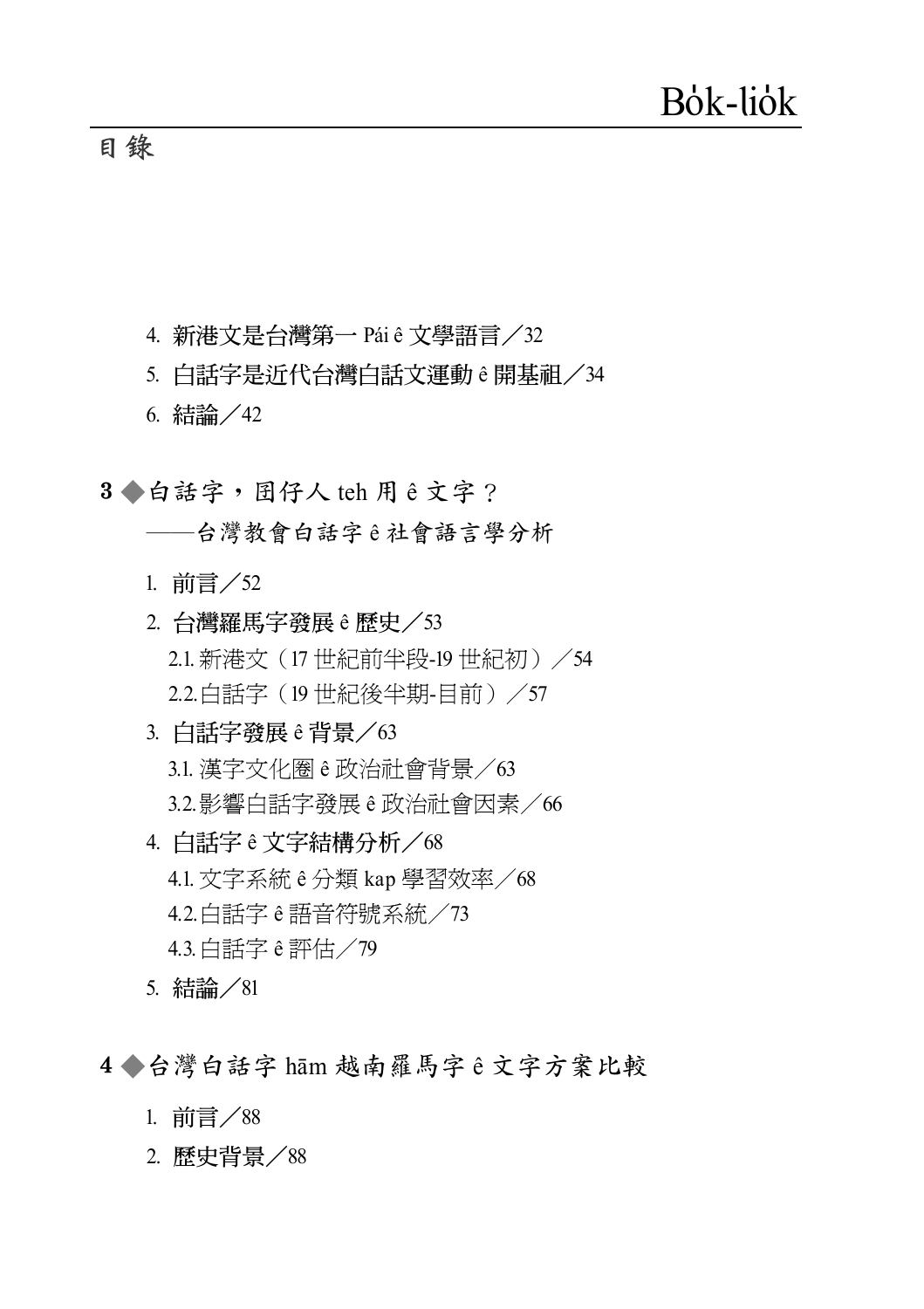2.1.越南 ê 文字傳統/89 2.2.越南羅馬字 ê 發展/91 2.3.台灣羅馬字 ê 發展/96 3. 文字方案 ê 語言學分析 /100 3.1. 台語白話字方案/102 3.2.越南語國語字方案/107

- 4. 結論/116
- 5 ◆越南羅馬字和台灣白話字的文字方案比較
	- 1. 前言/124
	- 2. 共同點與差異性/125
	- 3. 台語白話字/126
	- 4. 越南羅馬字/131
	- 5. 結論/139

6 ● 越南羅馬字和台灣漢字的學習效率及錯誤型熊比較

- 1. 前言/144
- 2. 文字系統和學習效率/145
- 3. 研究方法與執行過程/147
	- 3.1. 閱讀理解測驗/149
	- 3.2.聽寫測驗/149
	- 3.3.唸讀測驗/150

**ϫᐂ**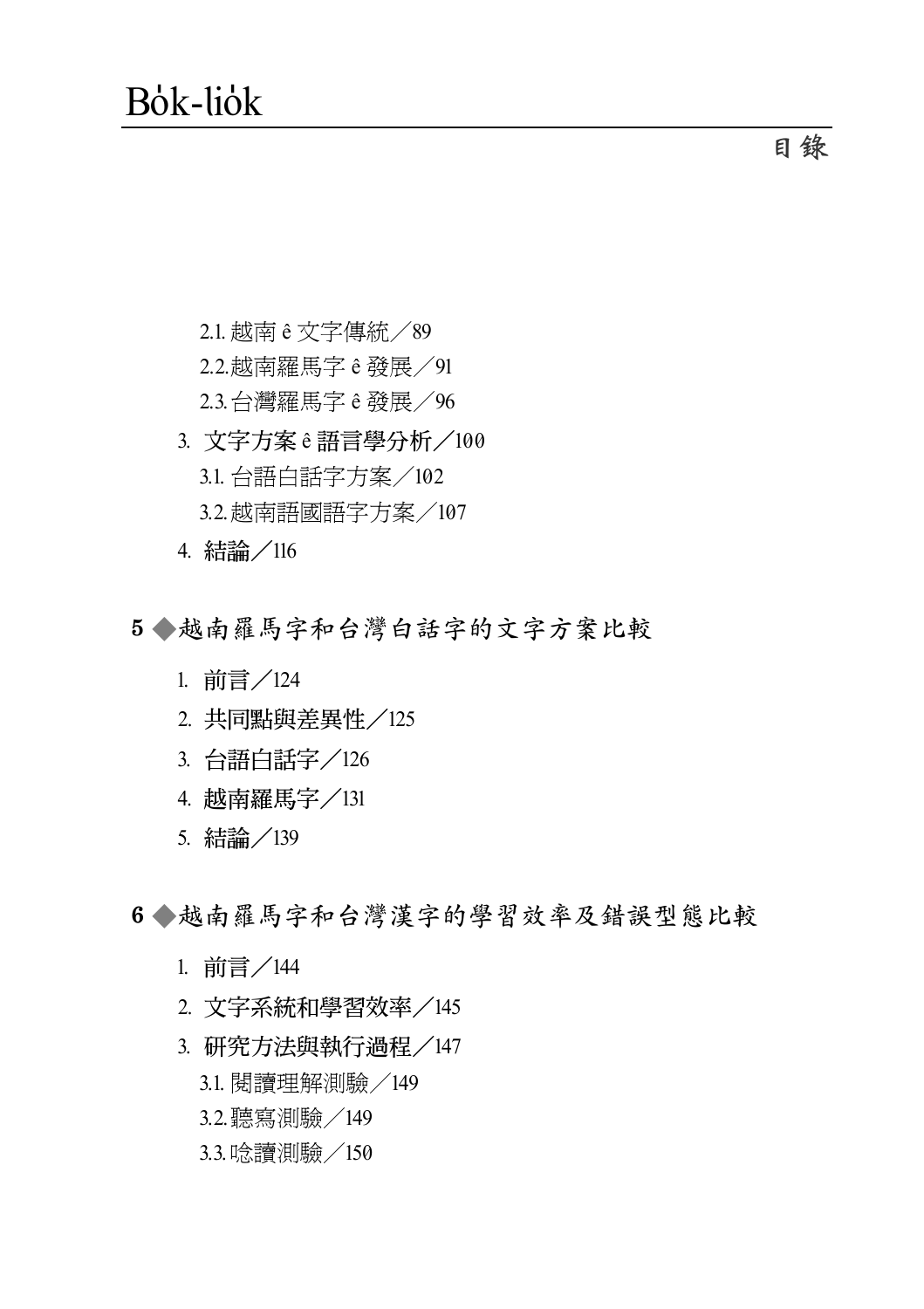## **目錄**

- 4. 研究結果與討論/151
	- 4.1. 閱讀理解測驗/151
	- 4.2.聽寫測驗/155
	- 4.3.唸讀測驗/171
- 5. 結論/175
- 7 ◆拼音爭議是在爭什麼「碗糕」?

## **——中文譯音爭議之拼音方案簡介與意識型態分析**

- 1. 前言/178
- 2. 什麼是拼音 / 178
- 3. 「漢語拼音」和「通用拼音」之差異/180
- 4. 拼音爭議之本質/183
- 5. 結論 /185

8 ◆越南「去殖民化」與「去中國化」的語言政策

- 1. 前言/188
- 2. 漢字文化圈之歷史背景/189
- 3. 越南之外來統治與民族獨立運動/191
- 4. 越南之文字傳統與變革/193
- 5. 越南羅馬字之興起/196
- 6. 結論/201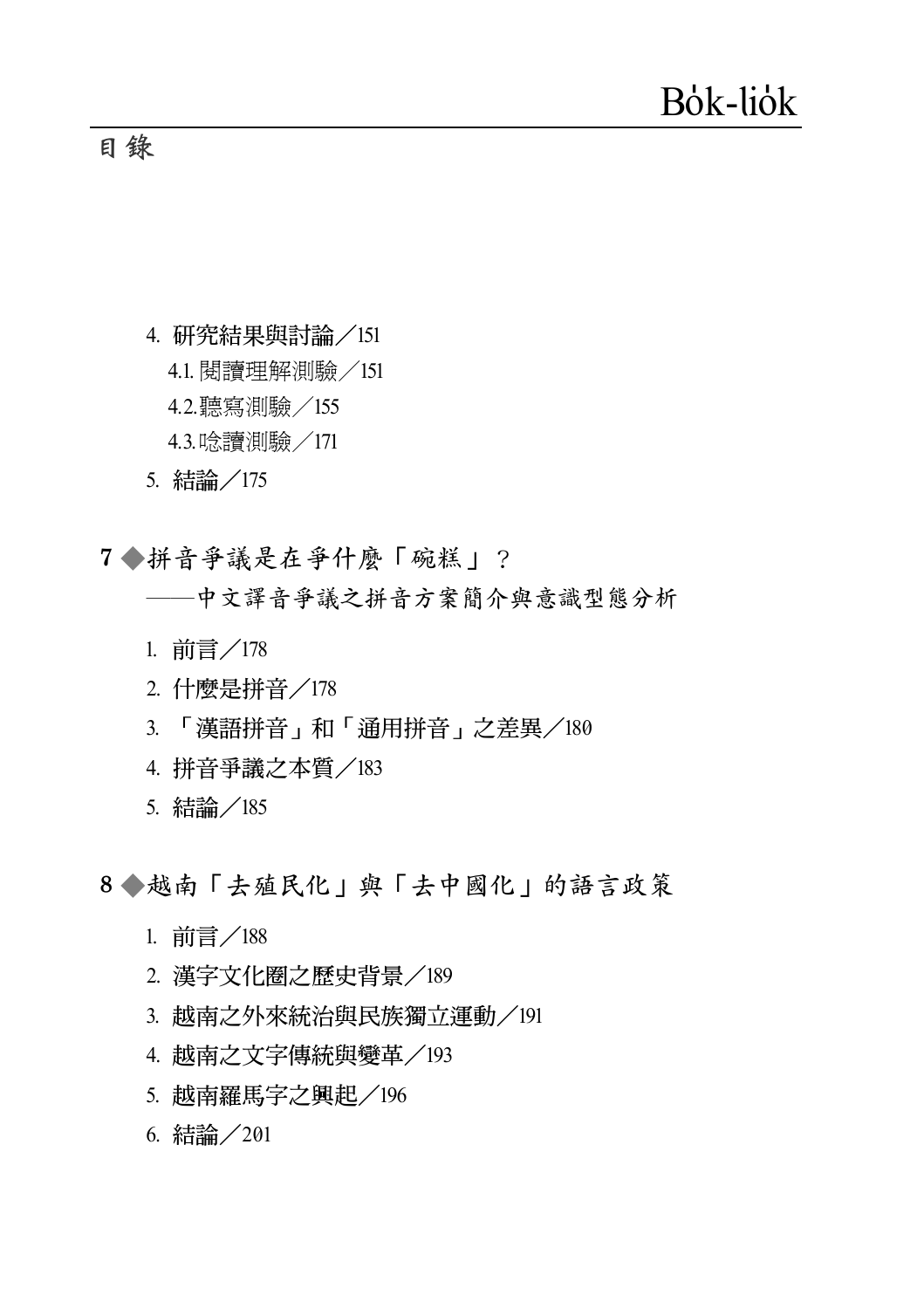#### 9◆漢字對台灣人ê語言認知ê影響

- 1. 研究動機/212
- 2. 研究方法/213
	- 2.1.評估對象/214
	- 2.2.評估表/214
	- 2.3.評估方法/215
	- 2.4.評估結果/216
		- 2.4.1. 音節 in-bat 傾向 ê 指數 / 216
- 3. 討論/220
	- 3.1. 「音節漢字化」ê 現象 kap 原因/220
	- 3.2.漢字化 ê 過程/227
	- 3.3.漢字對語言認知 ê 影響/230
		- $3.3.1.$  欠缺單純表音功能,誤導語詞(word) ê 意含/230
		- 3.3.2. 欠缺多音節語詞 (polysyllable)ê觀念, 束綁語言發展 / 231
		- $3.3.3.$  語詞 hām 語詞之間 ê 邊界無清楚,造成語意 hâm-hô不清  $/232$
- 4. 結論 / 233
- 10 ◆台語 ê 「米」/bi/ hām 英語 ê "bee" kám 有影 kāng-khoán? **–––––––––**Ùi Voice Onset Time ê 觀點看台語 hām 英語 ê 塞音 ê 差異
	- 1. 研究動機 hām 目的  $\angle$ 236
	- 2. 台語 hām 英語 ê 寒音 / 236
	- 3. 研究方法/238
	- 4. 結果 hām 討論 / 240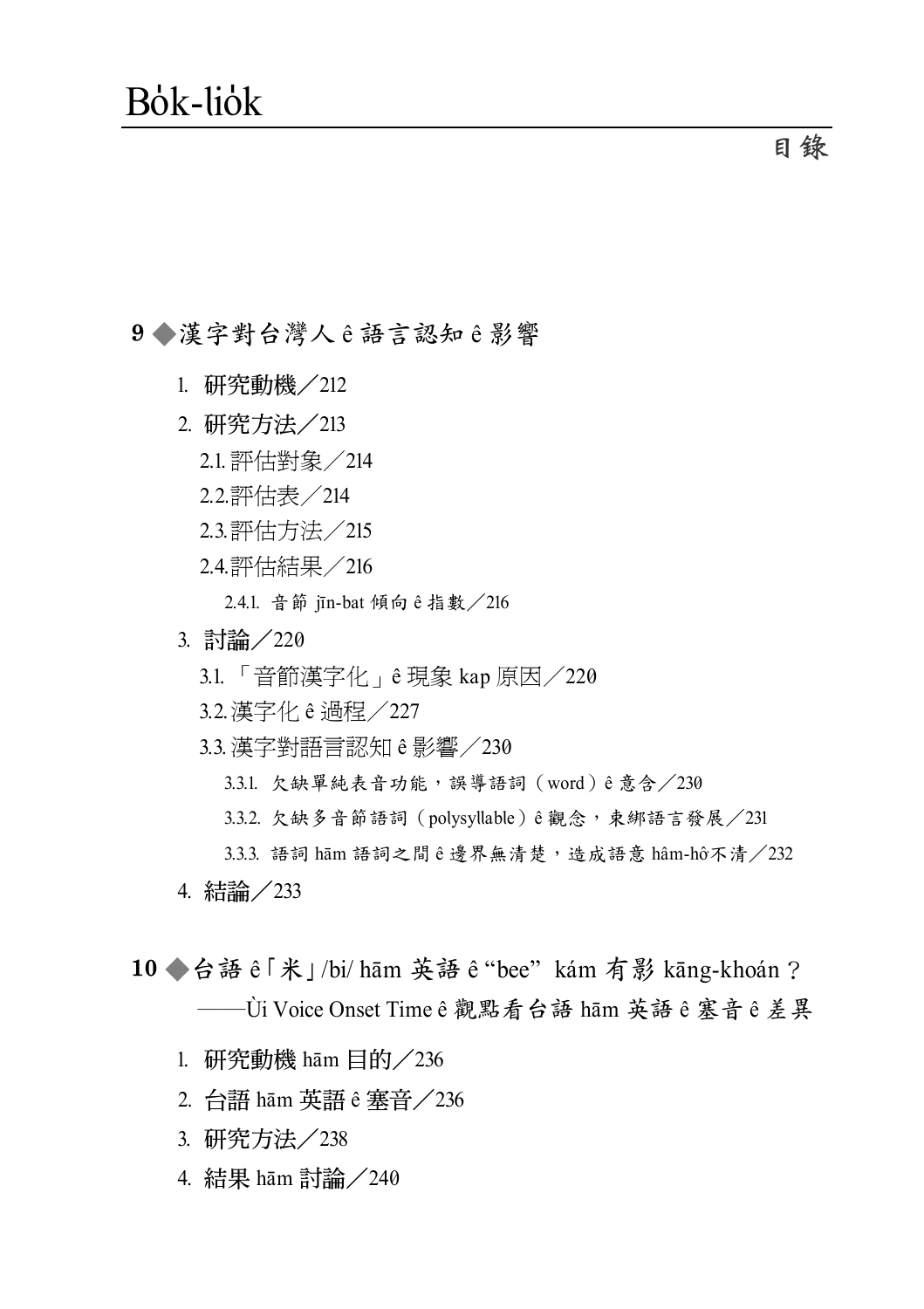# Bõk-liõk

## **目錄**

5. 結論 / 247

#### **11 ◆Romanization and Language Planning in Taiwan**

- 1. Introduction  $\angle$  252
- 2. Socio-political background  $\angle$ 253
- 3. Romanization prior to  $1945 \diagup 256$ 3.1. Sinkang Romanization (1624-early nineteenth century)  $\angle$  256 3.2.Peh-oe-ji Romanization (1865-present)/258
- 4. Romanization after  $1945 \diagup 263$ 4.1. Romanization for Mandarin Chinese/264 4.2.Romanization for Taiwanese/270
- 5. The Future of Romanization in Taiwan $\angle$ 273
- 6. Conclusion  $\angle$  276
- **12 ◆ Peh-oe-ji, Childish Writing?** 
	- 1. Introduction  $\angle$  284
	- 2. Historical Development of Romanization in Taiwan $\angle$ 285 2.1. Sinkang Romanization (1624-early nineteenth century)  $\angle$  287 2.2.Peh-oe-ji Romanization (1865-present)/289
	- 3. Socio-cultural Factors of Developing Peh-oe-ji $\frac{295}{295}$
	- 4. Socio-political Background in Hanji Sphere  $\angle$  295 4.1. Sociolinguistics of Peh-oe-ji $\angle$ 298
	- 5. A Linguistic Account of Peh-oe- $\mu$  / 301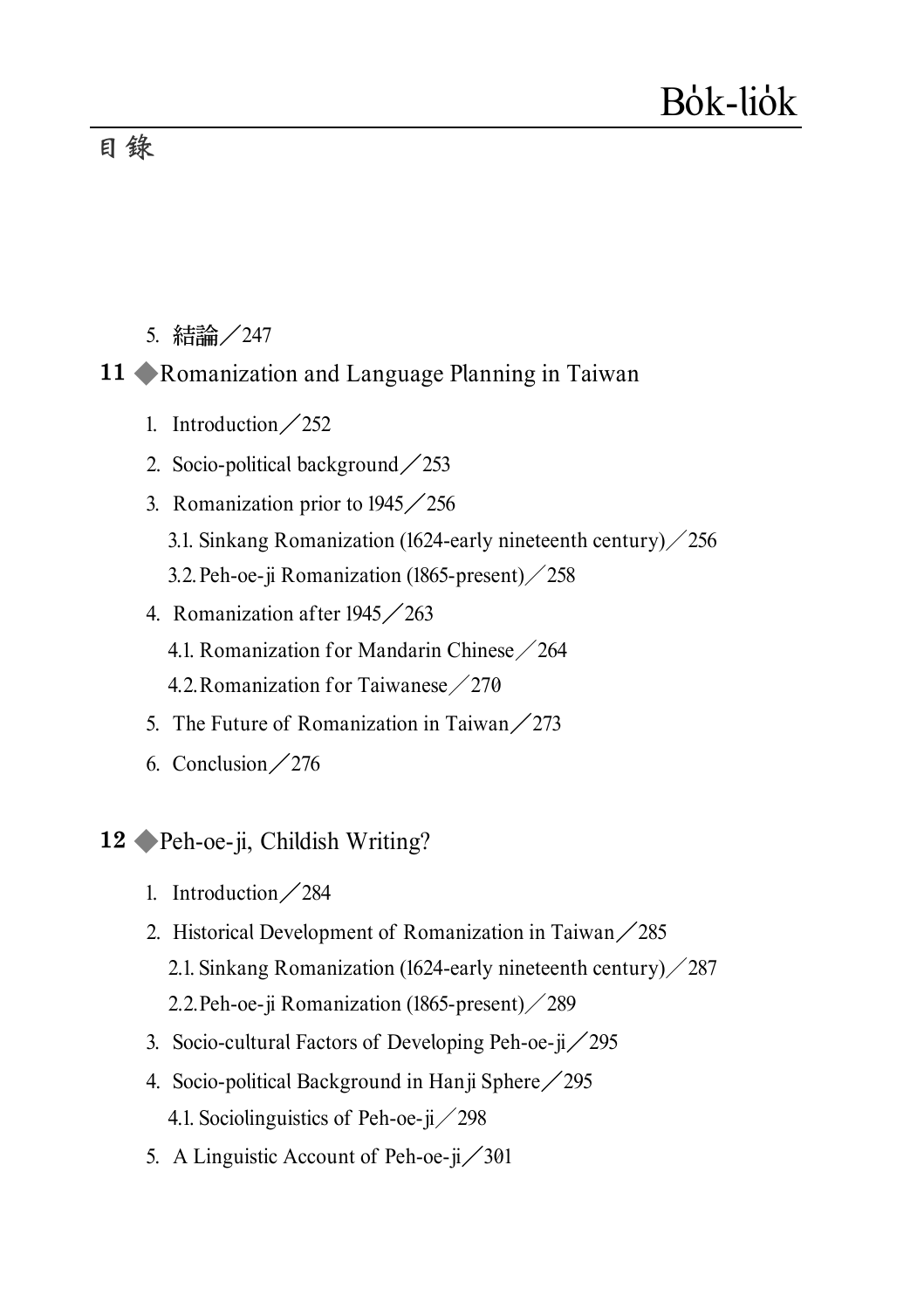- 5.1. Classification of Writing Systems/303
- 5.2. Evaluation of the Peh-oe-ji $\frac{306}{306}$
- 6. Conclusion  $\angle$ 311

## **13 ◆Language Attitudes toward Written Taiwanese**

- 1. Introduction  $\frac{317}{317}$
- 2. Background / 319
- 3. Methodology / 325
	- 3.1. Selection of reading samples/326
	- 3.2.Selection of raters/327
	- 3.3. Procedure for conducting the research/328
	- 3.4.Data analysis/328
- 4. Results and Discussion / 329
	- 4.1. Evaluations of the six characteristic scales  $\angle$  329
	- 4.2.Different readings show different scores/329
	- 4.3. Raters' evaluations on writers' backgrounds / 334
	- 4.4.Effects of raters' backgrounds on their evaluations/339
	- 4.5.The Taibun equation for predicting reading scores/341
- 5. Implications / 344
- 6. Conclusion  $\frac{347}{347}$